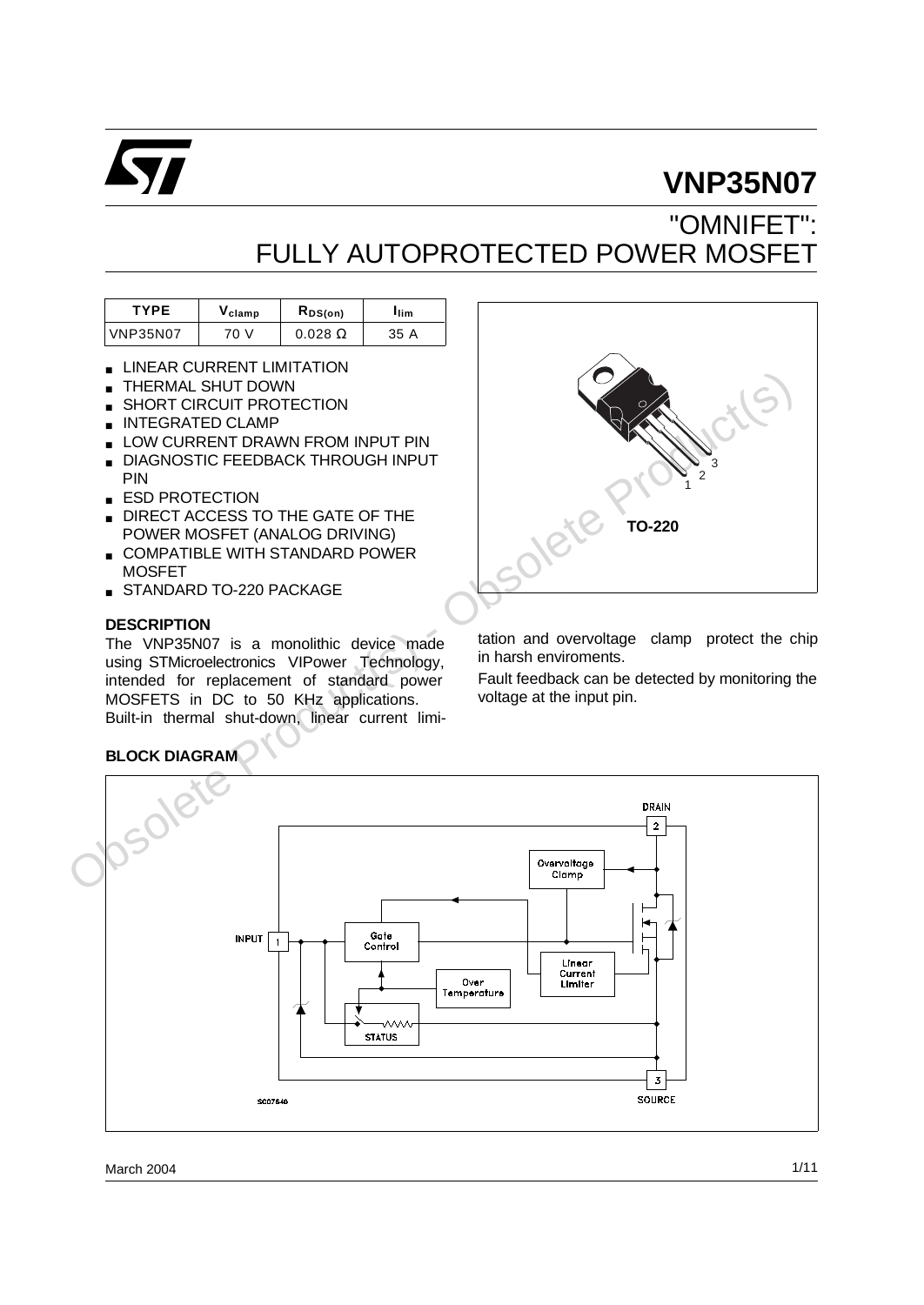### **ABSOLUTE MAXIMUM RATING**

| Symbol                      | <b>Parameter</b>                                      | Value                     | Unit         |
|-----------------------------|-------------------------------------------------------|---------------------------|--------------|
| <b>V<sub>DS</sub></b>       | Drain-source Voltage ( $V_{in} = 0$ )                 | Internally Clamped        | V            |
| $V_{\text{in}}$             | Input Voltage                                         | 18                        | V            |
| In.                         | <b>Drain Current</b>                                  | Internally Limited        | A            |
| <sup>IR</sup>               | Reverse DC Output Current                             | -50                       | A            |
| $V_{esd}$                   | Electrostatic Discharge (C= 100 pF, R=1.5 $K\Omega$ ) | 2000                      | V            |
| $P_{\text{tot}}$            | Total Dissipation at $T_c = 25 °C$                    | 125                       | W            |
| Τí                          | <b>Operating Junction Temperature</b>                 | Internally Limited        | $^{\circ}$ C |
| $T_c$                       | Case Operating Temperature                            | <b>Internally Limited</b> | $^{\circ}$ C |
| $\mathsf{T}_{\mathsf{stg}}$ | Storage Temperature                                   | $-55$ to $150$            | $^{\circ}$ C |

## **THERMAL DATA**

| $Rthi-case$          | Thermal Resistance Junction-case    | Max |      | $^{\circ}$ C/W |
|----------------------|-------------------------------------|-----|------|----------------|
| $R_{\text{thi-amb}}$ | Thermal Resistance Junction-ambient | Max | 62.5 | $^{\circ}$ C/W |

# **ELECTRICAL CHARACTERISTICS**  $(T_{\text{case}} = 25 \text{ °C}$  unless otherwise specified)

| $T_c$                                         | <b>Case Operating Temperature</b>                                                                 |                                                                                |            | <b>Internally Limited</b> |      |                |  |
|-----------------------------------------------|---------------------------------------------------------------------------------------------------|--------------------------------------------------------------------------------|------------|---------------------------|------|----------------|--|
| $T_{\text{stg}}$                              | Storage Temperature                                                                               |                                                                                |            | $-55$ to $150$            |      |                |  |
| THERMAL DATA                                  |                                                                                                   |                                                                                |            |                           |      |                |  |
| R <sub>thj-case</sub><br>$R_{\text{thi-amb}}$ | Thermal Resistance Junction-case<br>Thermal Resistance Junction-ambient                           |                                                                                | Max<br>Max |                           | 62.5 |                |  |
| <b>OFF</b>                                    | <b>ELECTRICAL CHARACTERISTICS</b> ( $T_{\text{case}} = 25 \text{ °C}$ unless otherwise specified) |                                                                                |            |                           |      |                |  |
| Symbol                                        | <b>Parameter</b>                                                                                  | <b>Test Conditions</b>                                                         |            | Min.                      | Typ. | Max.           |  |
| <b>VCLAMP</b>                                 | Drain-source Clamp<br>Voltage                                                                     | $I_D = 200 \text{ mA}$ $V_{in} = 0$                                            |            | 60                        | 70   | 80             |  |
| <b>VCLTH</b>                                  | Drain-source Clamp<br><b>Threshold Voltage</b>                                                    | $I_D = 2 mA$ $V_{in} = 0$                                                      |            | 55                        |      |                |  |
| <b>VINCL</b>                                  | Input-Source Reverse<br>Clamp Voltage                                                             | $\ln = -1$ mA                                                                  |            | $-1$                      |      | $-0.3$         |  |
| $I_{\text{DSS}}$                              | Zero Input Voltage<br>Drain Current $(V_{in} = 0)$                                                | $V_{DS} = 13 \text{ V}$ $V_{in} = 0$<br>$V_{DS} = 25 V$ V <sub>in</sub> = 0    |            |                           |      | 50<br>200      |  |
| <b>liss</b>                                   | <b>Supply Current from</b><br>Input Pin                                                           | $V_{DS} = 0$ V $V_{in} = 10$ V                                                 |            |                           | 250  | 500            |  |
| $ON(*)$                                       |                                                                                                   |                                                                                |            |                           |      |                |  |
| Symbol                                        | <b>Parameter</b>                                                                                  | <b>Test Conditions</b>                                                         |            | Min.                      | Typ. | Max.           |  |
| $V_{IN(th)}$                                  | Input Threshold<br>Voltage                                                                        | $V_{DS} = V_{in}$ $I_D + I_{in} = 1$ mA                                        |            | 0.8                       |      | 3              |  |
| $R_{DS(on)}$                                  | Static Drain-source On<br>Resistance                                                              | $V_{in} = 10 \text{ V}$ $I_D = 18 \text{ A}$<br>$V_{in} = 5 V$<br>$I_D = 18 A$ |            |                           |      | 0.028<br>0.035 |  |

| <b>Symbol</b> | <b>Parameter</b>                                                  | <b>Test Conditions</b>                   | Min. | Typ. | Max.           | Unit   |
|---------------|-------------------------------------------------------------------|------------------------------------------|------|------|----------------|--------|
| $V_{IN(th)}$  | Input Threshold<br>Voltage                                        | $ V_{DS} = V_{in}$ $I_D + I_{in} = 1$ mA | 0.8  |      | 3              |        |
| $R_{DS(on)}$  | Static Drain-source On $V_{in}$ = 10 V $I_D$ = 18 A<br>Resistance | $V_{in} = 5 V$ $I_{D} = 18 A$            |      |      | 0.028<br>0.035 | Ω<br>Ω |

#### DYNAMIC

| Symbol                    | <b>Parameter</b>            | <b>Test Conditions</b>                       | Min. | Tvp. | Max. | Unit |
|---------------------------|-----------------------------|----------------------------------------------|------|------|------|------|
| $g_{fs}(*)$               | Forward<br>Transconductance | $V_{DS} = 13 \text{ V}$ $I_D = 18 \text{ A}$ | 20   | 25   |      |      |
| $\mathsf{C}_{\text{oss}}$ | <b>Output Capacitance</b>   | $V_{DS}$ = 13 V f = 1 MHz<br>$V_{in}=0$      |      | 980  | 1400 | рF   |

勾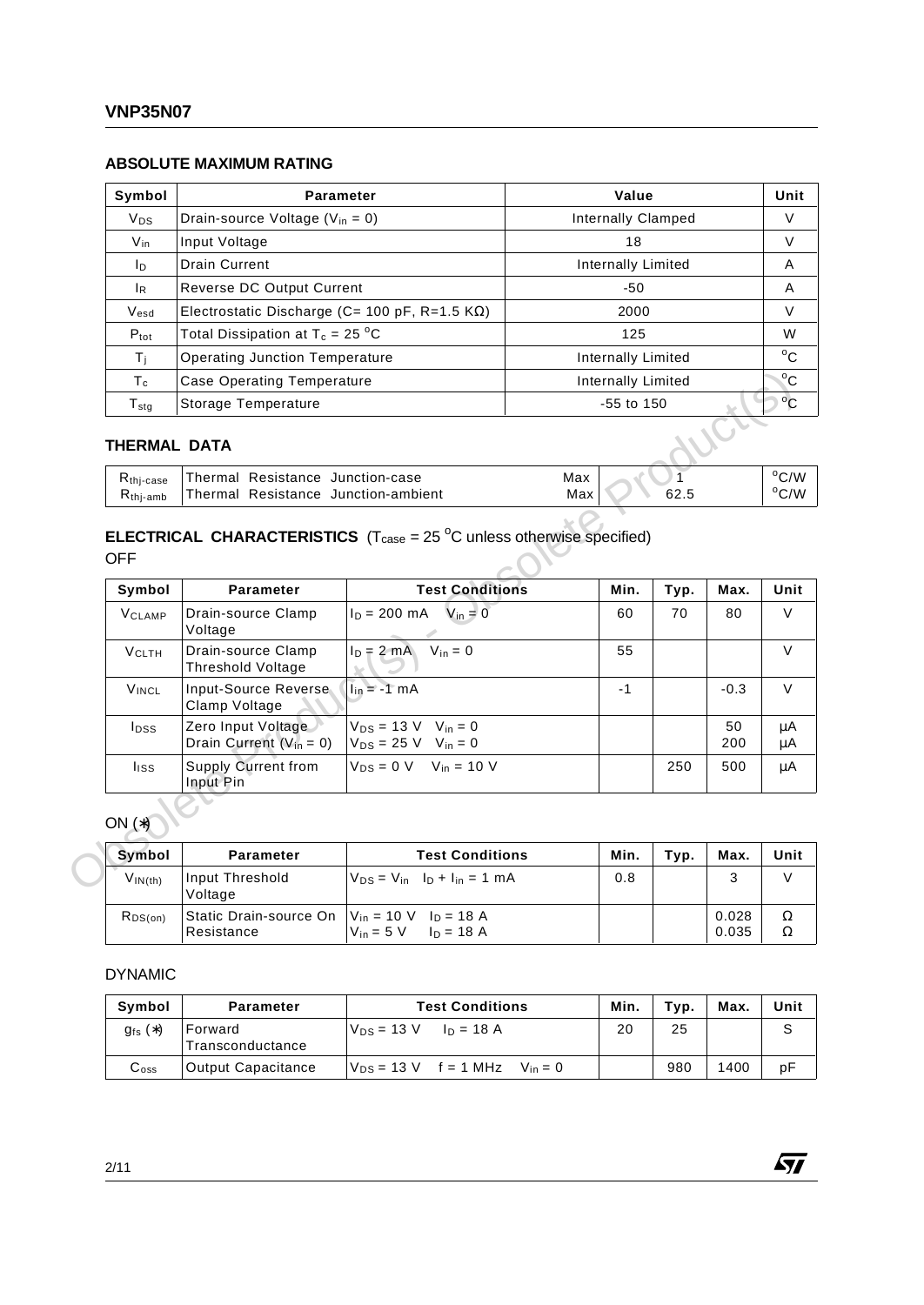## **ELECTRICAL CHARACTERISTICS** (continued)

## SWITCHING **(**∗∗**)**

| Symbol                                         | <b>Parameter</b>             | <b>Test Conditions</b>                                               | Min. | Typ. | Max.        | Unit                 |
|------------------------------------------------|------------------------------|----------------------------------------------------------------------|------|------|-------------|----------------------|
| $t_{\sf d(on)}$                                | Turn-on Delay Time           | $I_d = 18 A$<br>$V_{DD} = 28 V$                                      |      | 100  | 200         | ns                   |
| tr                                             | Rise Time                    | $R_{gen} = 10 \Omega$<br>$V_{\text{gen}} = 10 V$                     |      | 350  | 600         | ns                   |
| $t_{d(off)}$                                   | Turn-off Delay Time          | (see figure 3)                                                       |      | 650  | 1000        | ns                   |
| tŧ                                             | <b>Fall Time</b>             |                                                                      |      | 200  | 350         | ns                   |
| $t_{d(on)}$                                    | Turn-on Delay Time           | $V_{DD} = 28 V$<br>$I_d = 18 A$                                      |      | 500  | 800         | ns                   |
| tr                                             | Rise Time                    | $V_{\text{gen}} = 10 V$<br>$R_{\text{gen}} = 1000 \Omega$            |      | 2.7  | 4.2         | μs                   |
| $t_{d(off)}$                                   | Turn-off Delay Time          | (see figure 3)                                                       |      | 10   | 16          | μs                   |
| tŧ                                             | <b>Fall Time</b>             |                                                                      |      | 4.3  | 6.5         | μs                   |
| $(di/dt)_{on}$                                 | <b>Turn-on Current Slope</b> | $V_{DD} = 28 V$<br>$I_D = 18 A$                                      |      | 60   |             | A/us                 |
|                                                |                              | $V_{in} = 10 V$<br>$R_{\text{gen}} = 10 \Omega$                      |      |      |             |                      |
| $Q_i$                                          | <b>Total Input Charge</b>    | $V_{DD} = 12 \text{ V}$ $I_D = 18 \text{ A}$ $V_{in} = 10 \text{ V}$ |      | 100  |             | nС                   |
|                                                | <b>SOURCE DRAIN DIODE</b>    |                                                                      |      |      |             |                      |
| $\mathbf{a}$ and $\mathbf{b}$ and $\mathbf{b}$ | <b>B</b> - - - - - - - 4     | すっこく ハール せいしょう                                                       |      |      | <b>BR</b> - | <b>A. R. L. Marc</b> |

## SOURCE DRAIN DIODE

| Symbol           | <b>Parameter</b>                   | <b>Test Conditions</b>                                                  | Min. | Typ. | Max. | Unit |
|------------------|------------------------------------|-------------------------------------------------------------------------|------|------|------|------|
| $V_{SD}$ $(*)$   | Forward On Voltage                 | $I_{SD} = 18 \text{ A}$ $V_{in} = 0$                                    |      |      | 1.6  | v    |
| $t_{rr}$ (**)    | <b>Reverse Recovery</b><br>Time    | $ SD = 18 A$ di/dt = 100 A/ $\mu s$<br>$T_i = 25 °C$<br>$V_{DD} = 30 V$ |      | 250  |      | ns   |
| $Q_{rr}$ (**)    | <b>Reverse Recovery</b><br>Charge  | (see test circuit, figure 5)                                            |      |      |      | μC   |
| $I_{RRM}$ $(**)$ | <b>Reverse Recovery</b><br>Current |                                                                         |      | 8    |      | A    |

## PROTECTION

| $(di/dt)_{on}$                          | <b>Turn-on Current Slope</b>                 | $V_{DD} = 28 V$<br>$I_D = 18 A$<br>$V_{in}$ = 10 V<br>$R_{gen} = 10 \Omega$              |          | 60       |           | $A/\mu s$ |
|-----------------------------------------|----------------------------------------------|------------------------------------------------------------------------------------------|----------|----------|-----------|-----------|
| $Q_i$                                   | <b>Total Input Charge</b>                    | $V_{DD} = 12$ V $I_D = 18$ A $V_{in} = 10$ V                                             |          | 100      |           |           |
|                                         | <b>SOURCE DRAIN DIODE</b>                    |                                                                                          |          |          |           |           |
| Symbol                                  | <b>Parameter</b>                             | <b>Test Conditions</b>                                                                   | Min.     | Typ.     | Max.      | Unit      |
| $V_{SD}(*)$                             | Forward On Voltage                           | $I_{SD} = 18 \text{ A}$ $V_{in} = 0$                                                     |          |          | 1.6       |           |
| $trf^*(*)$                              | <b>Reverse Recovery</b><br>Time              | $di/dt = 100$ A/ $\mu s$<br>Isp = 18 A<br>$V_{DD} = 30 \text{ V}$ T <sub>j</sub> = 25 °C |          | 250      |           |           |
| $Q_{rr}$ (**)                           | <b>Reverse Recovery</b><br>Charge            | (see test circuit, figure 5).                                                            |          | 1        |           |           |
|                                         | <b>Reverse Recovery</b>                      |                                                                                          |          | 8        |           |           |
| $I_{RRM}$ $(**)$                        | Current                                      |                                                                                          |          |          |           |           |
| <b>PROTECTION</b>                       |                                              |                                                                                          |          |          |           |           |
| Symbol                                  | <b>Parameter</b>                             | <b>Test Conditions</b>                                                                   | Min.     | Typ.     | Max.      |           |
| lim                                     | <b>Drain Current Limit</b>                   | $V_{in} = 10 V$<br>$V_{DS} = 13 V$<br>$V_{in} = 5 V$<br>$V_{DS}$ = 13 V                  | 25<br>25 | 35<br>35 | 45<br>45  | Unit      |
| $t_{\text{dlim}}$ (**)                  | <b>Step Response</b><br><b>Current Limit</b> | $V_{in}$ = 10 V<br>$V_{in} = 5 V$                                                        |          | 35<br>70 | 60<br>140 |           |
| $T_{\sf ish}$ $(**)$                    | Overtemperature<br>Shutdown                  |                                                                                          | 150      |          |           |           |
| $T_{irs}$ (**)                          | Overtemperature Reset                        |                                                                                          | 135      |          |           |           |
| $\overline{\mathsf{I}_{\text{gf}}(**)}$ | <b>Fault Sink Current</b>                    | $V_{in}$ = 10 V $V_{DS}$ = 13 V<br>$V_{in} = 5 V$<br>$V_{DS} = 13 V$                     |          | 50<br>20 |           |           |

(∗) Pulsed: Pulse duration = 300 µs, duty cycle 1.5 %

(∗∗) Parameters guaranteed by design/characterization

57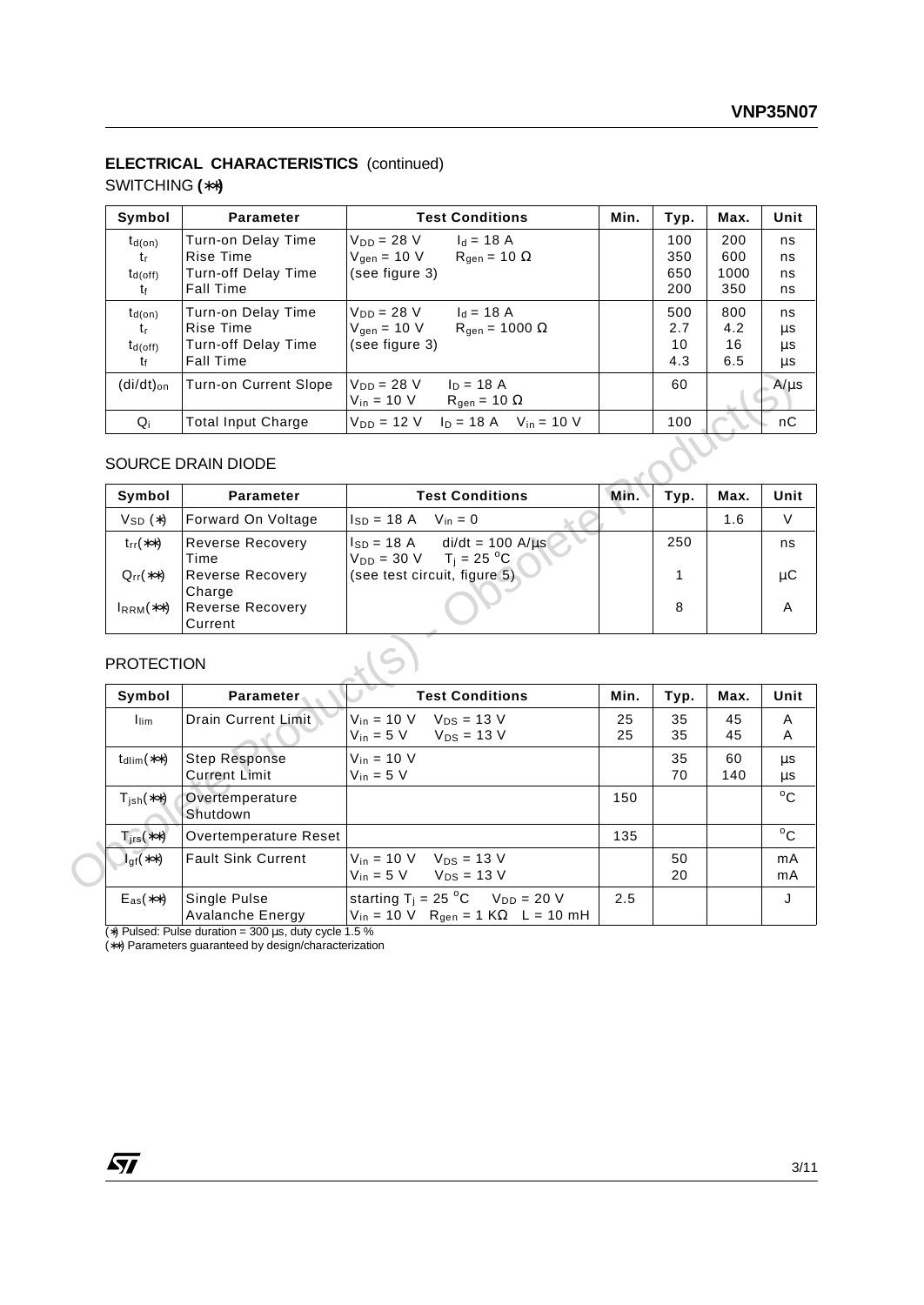#### **PROTECTION FEATURES**

During normal operation, the Input pin is electrically connected to the gate of the internal power MOSFET. The device then behaves like a standard power MOSFET and can be used as a switch from DC to 50 KHz. The only difference from the user's standpoint is that a small DC current  $(I<sub>iss</sub>)$  flows into the Input pin in order to supply the internal circuitry.

The device integrates:

- OVERVOLTAGE CLAMP PROTECTION: internally set at 70V, along with the rugged avalanche characteristics of the Power MOSFET stage give this device unrivalled ruggedness and energy handling capability. This feature is mainly important when driving inductive loads.
- LINEAR CURRENT LIMITER CIRCUIT: limits the drain current Id to Ilim whatever the Input pin voltage. When the current limiter is active, the device operates in the linear region, so power dissipation may exceed the capability of the heatsink. Both case and junction temperatures increase, and if this phase lasts long enough, junction temperature may reach<br>the overtemperature threshold  $T_{jsh}$ . the overtemperature threshold T<sub>jsh</sub>. OVERVOLTAGE CLAMP PROTECTION: we wav issues and energy and the case of aviation is State Power were protectional to condition a State of the Power and the Collinder and the Collinder This feature is an energy handline capa
- OVERTEMPERATURE AND SHORT CIRCUIT PROTECTION: these are based on sensing the chip temperature and are not dependent on the input voltage. The location of the sensing element on the chip in the power stage area ensures fast, accurate detection of the junction temperature. Overtemperature cutout occurs at minimum 150°C. The device is automatically restarted when the chip temperature falls below 135<sup>o</sup>C.
	- STATUS FEEDBACK: In the case of an overtemperature fault condition, a Status Feedback is provided through the Input pin. The internal protection circuit disconnects the input from the gate and connects it instead to ground via an equivalent resistance of 100 Ω. The failure can be detected by monitoring the voltage at the Input pin, which will be close to ground potential.

Additional features of this device are ESD protection according to the Human Body model and the ability to be driven from a TTL Logic circuit (with a small increase in  $R_{DS(on)}$ ).

57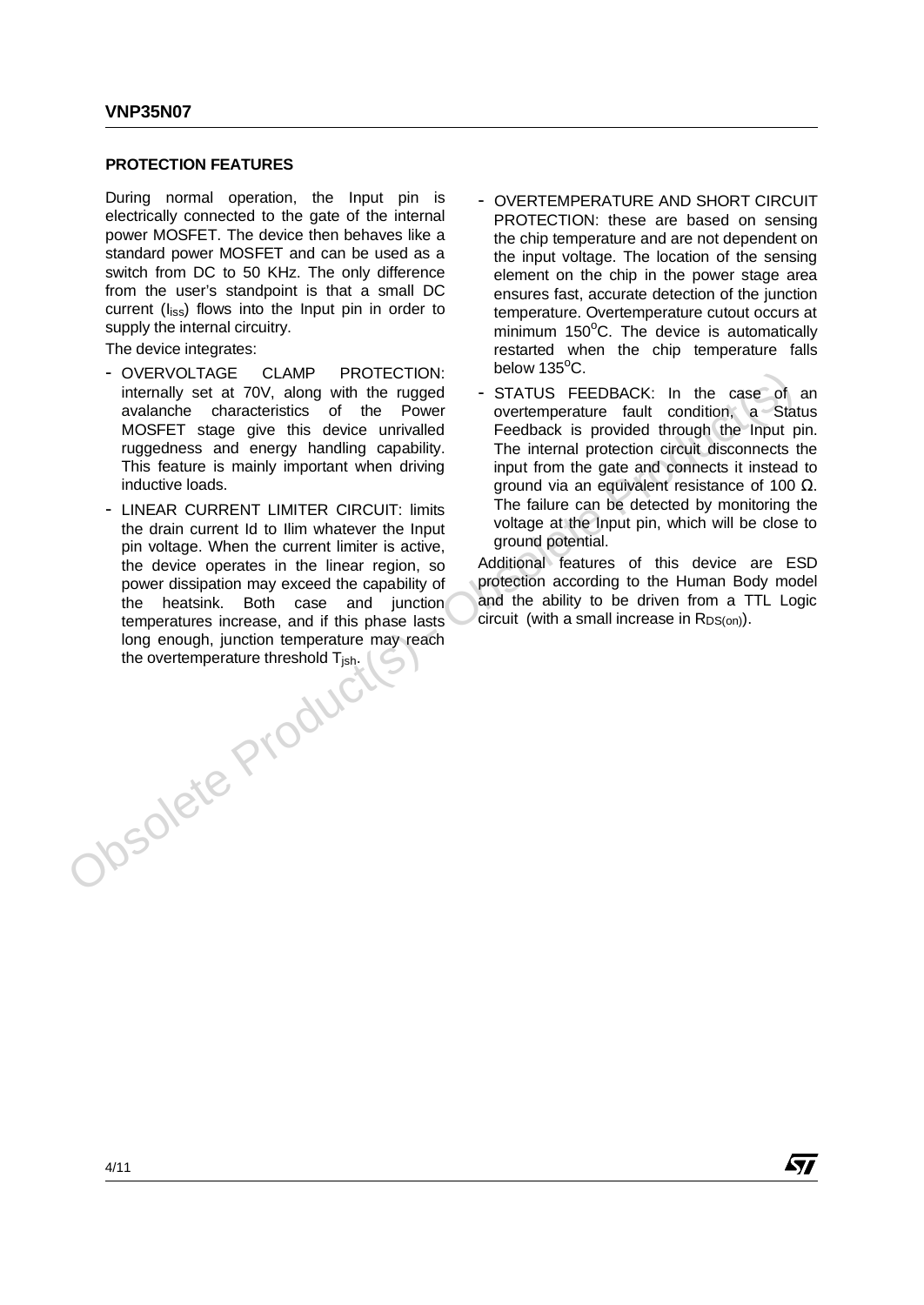### Thermal Impedance



Output Characteristics



Static Drain-Source On Resistance vs Input Voltage



Derating Curve





Static Drain-Source On Resistance

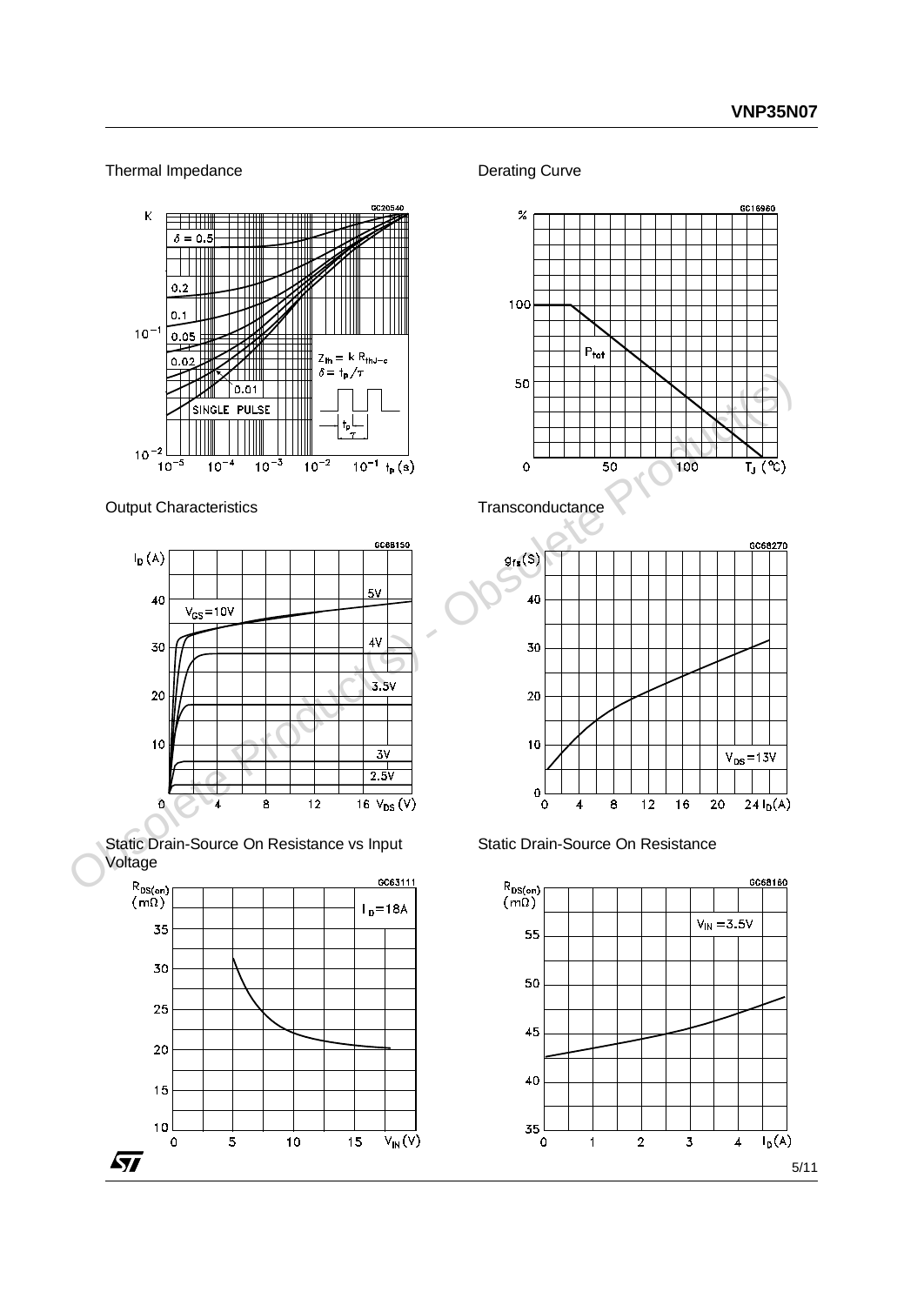Static Drain-Source On Resistance



Capacitance Variations



Normalized On Resistance vs Temperature



Input Charge vs Input Voltage



Normalized Input Threshold Voltage vs **Temperature** 



Normalized On Resistance vs Temperature

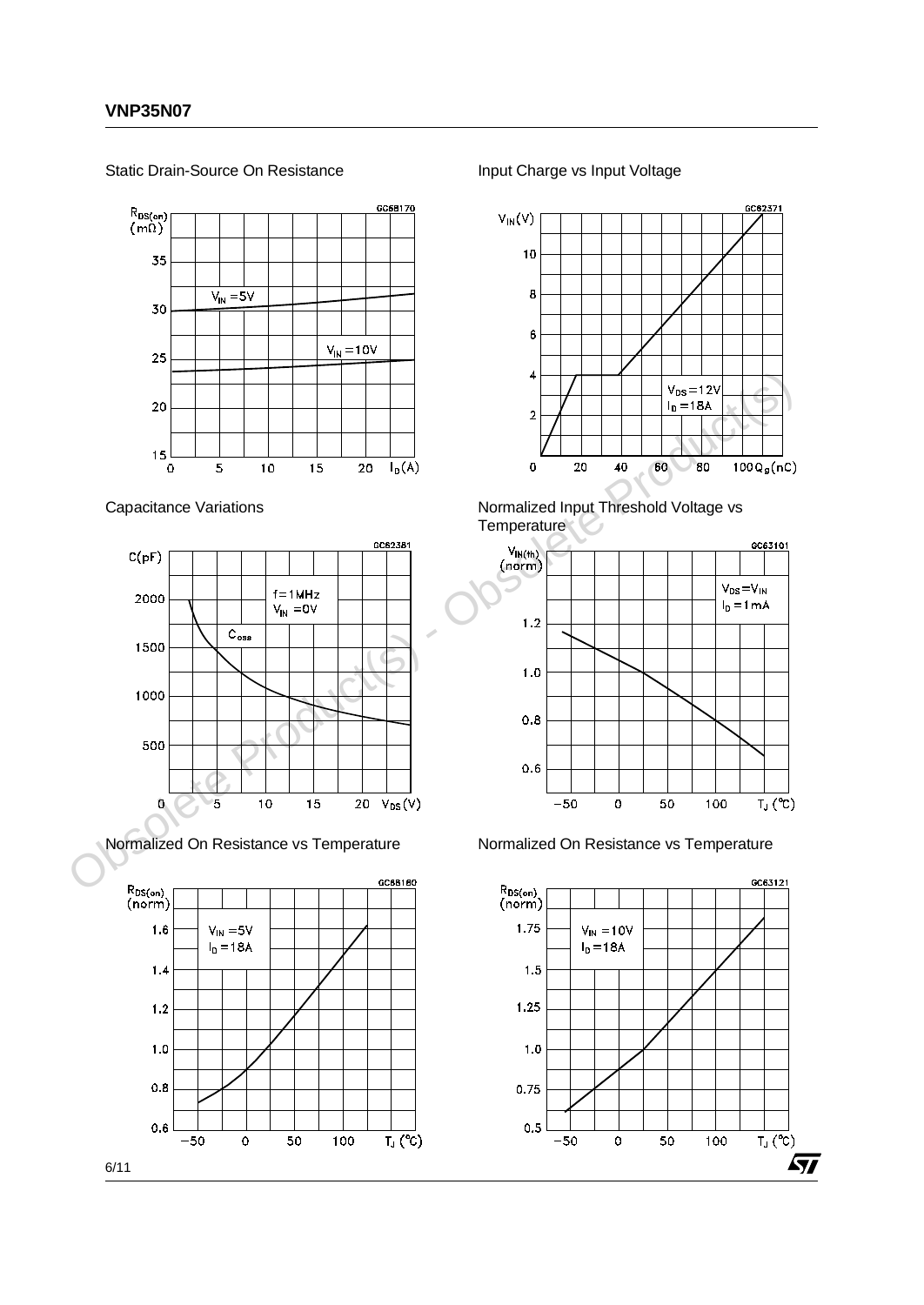#### Turn-on Current Slope



Switching Time Resistive Load



Turn-on Current Slope









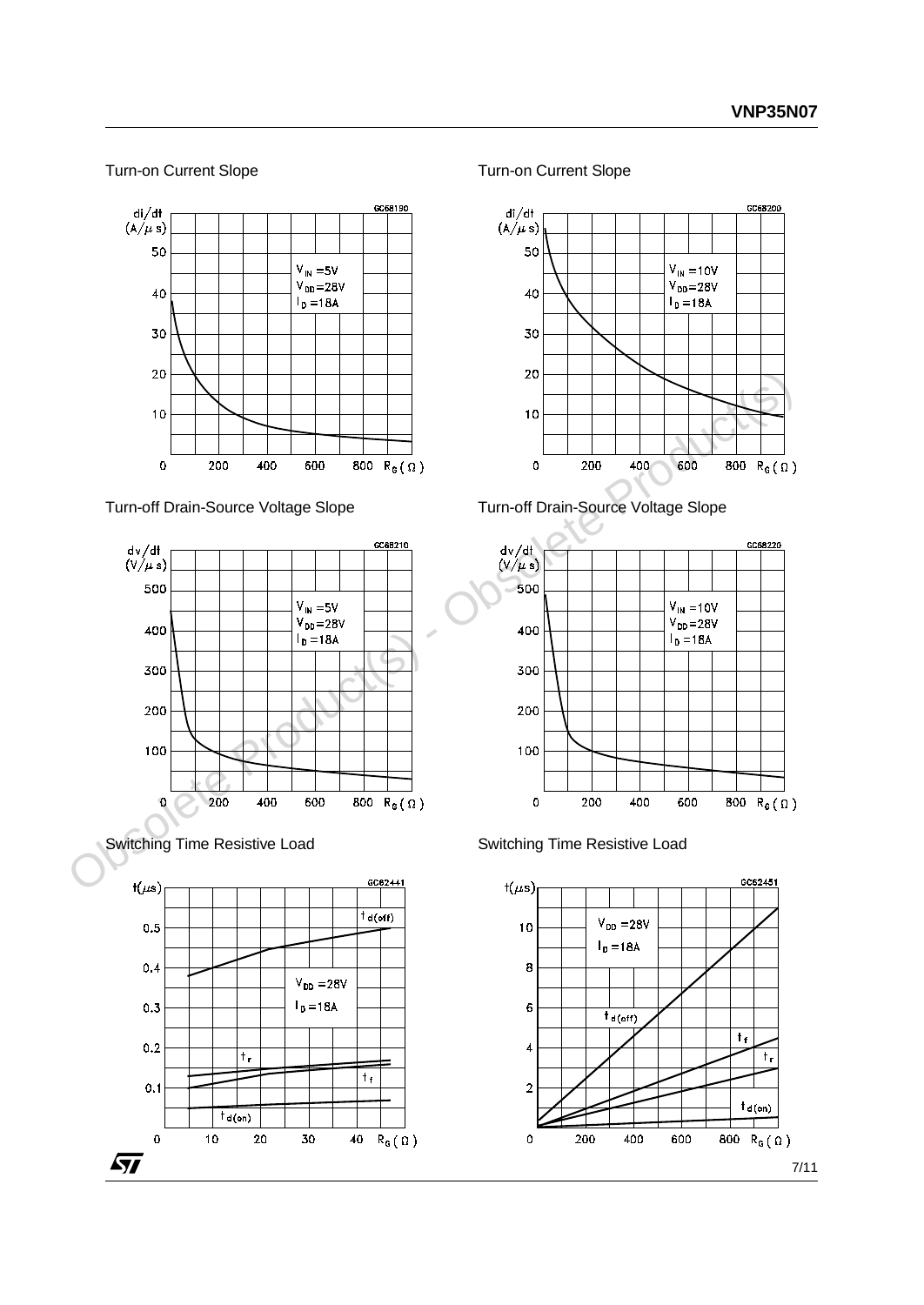Switching Time Resistive Load



Step Response Current Limit



Current Limit vs Junction Temperature



Source Drain Diode Forward Characteristics



ィ

8/11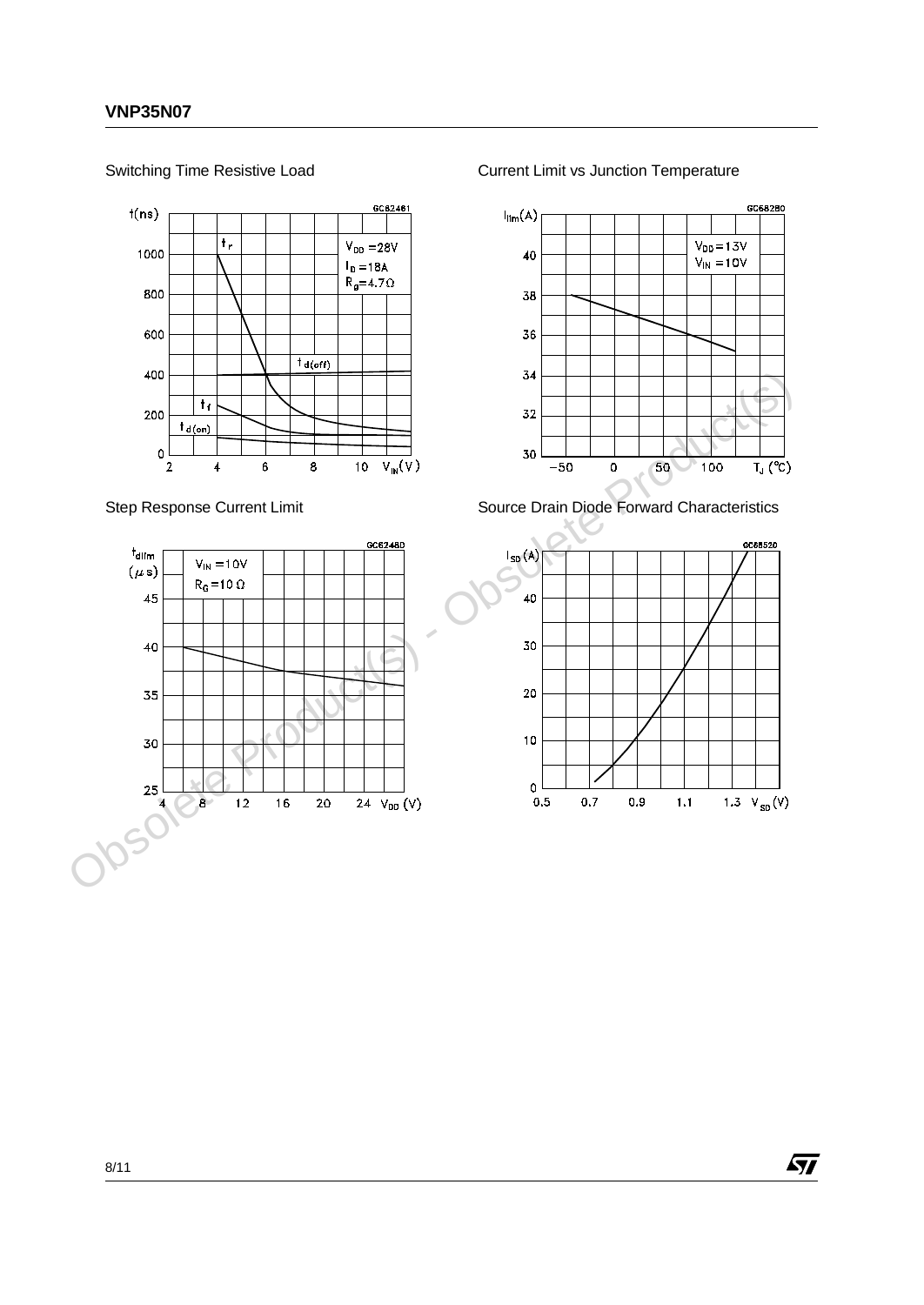## **Fig. 1:** Unclamped Inductive Load Test Circuits



**Fig. 3:** Switching Times Test Circuits For Resistive Load



**Fig. 5:** Test Circuit For Inductive Load Switching And Diode Recovery Times



#### **Fig. 2:** Unclamped Inductive Waveforms







**Fig. 6:** Waveforms

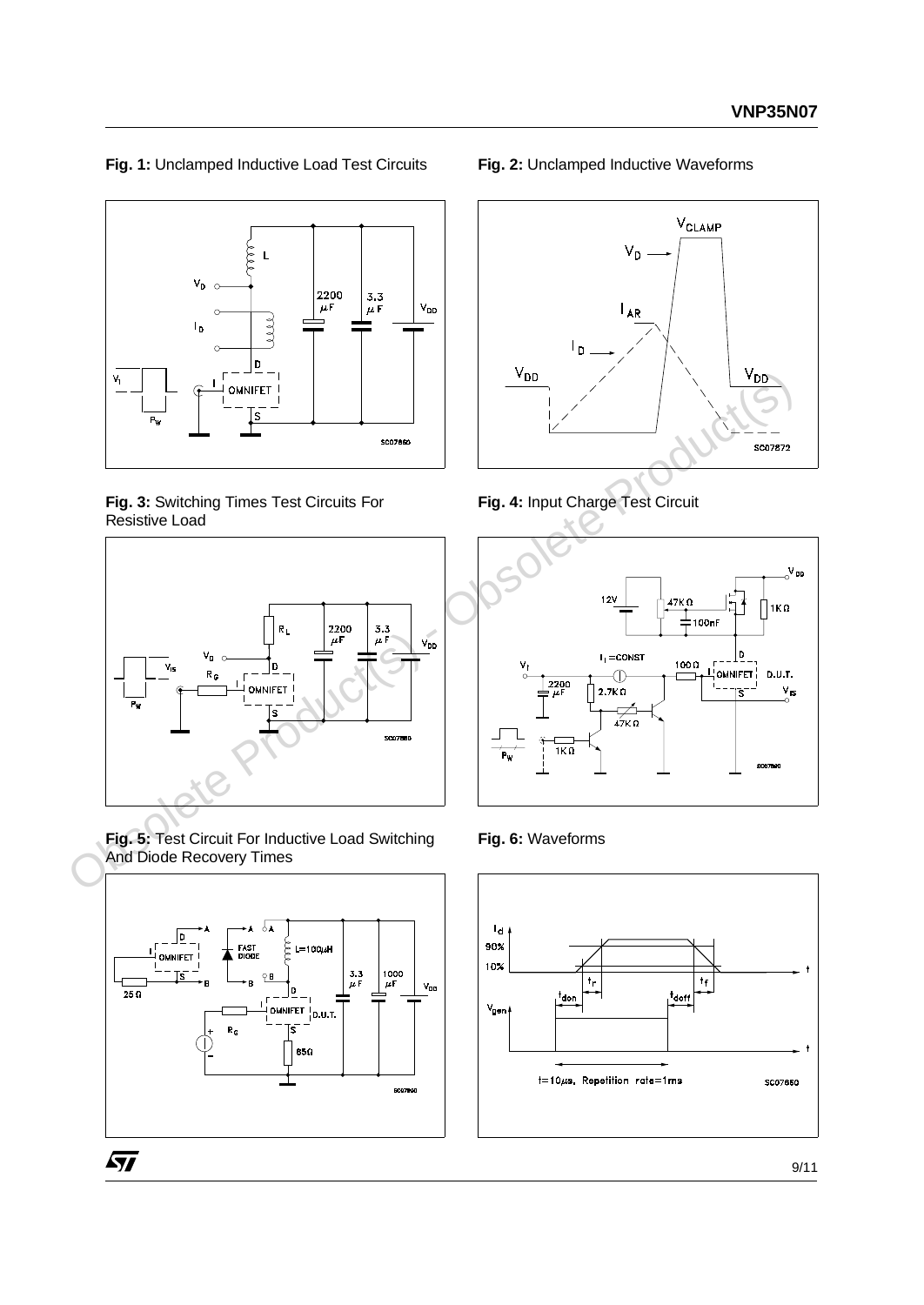### **VNP35N07**

## **TO-220 MECHANICAL DATA**





 $\sqrt{M}$